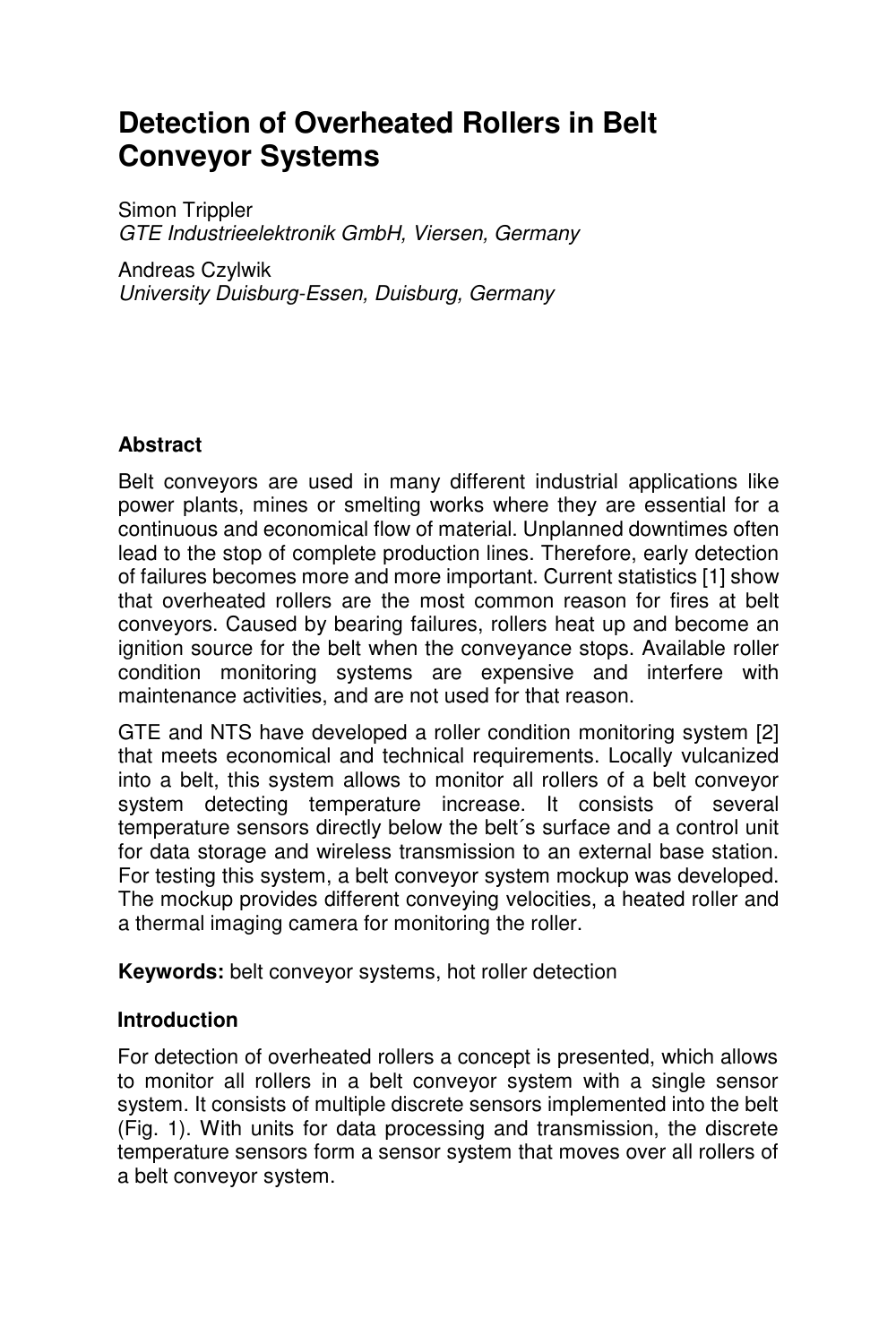

Fig. 1. Roller temperature monitoring system.

For energy supply, batteries are located in the belt's rim due to lack of space, because there are no tensioning ropes. For that reason, electronic components are also located in the rim. For data transmission a mobile Bluetooth Low Energy unit is used that automatically connects to one or more base stations next to the belt.

Figure 2 shows a laboratory prototype of the sensor system. It consists of one thermopile, a unit for signal multiplexing and amplifiers for several thermopiles and a unit for system management and data transmission. Thermopiles make it possible to measure very small temperature changes. The resolution of the temperature sensor is  $4.9 \mu K$ .



Fig. 2. Laboratory prototype of the sensor system.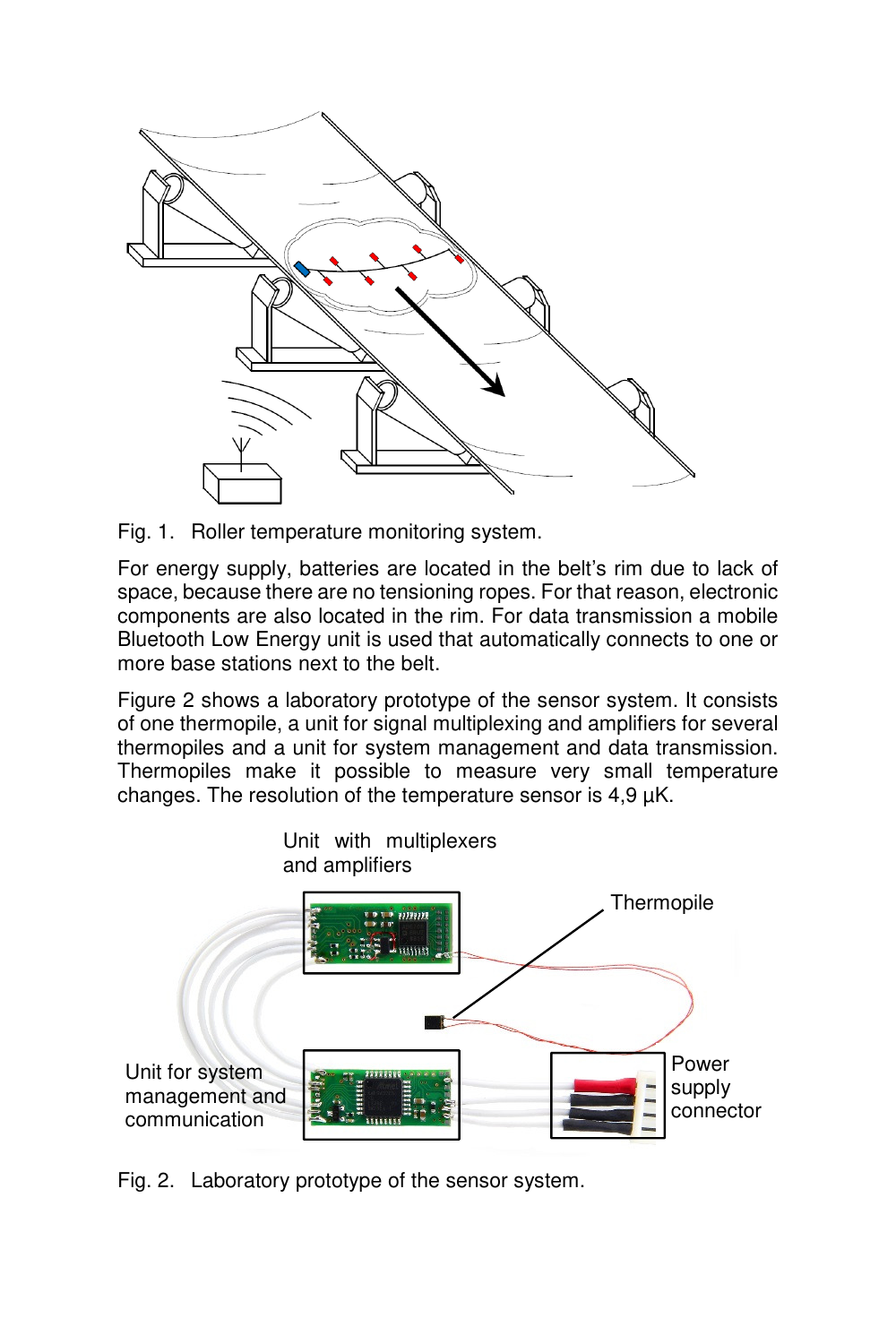# **Model for the steady state heat transfer in a roller**

The development of a heat transfer model in a roller is based on measurements in a test mockup, that emulates a one-sided bearing damage by heating one of the rollers front surfaces with a Bunsen burner.

The test mockup consists of a small belt conveyer system with adjustable conveying velocity and one roller of a large belt conveyor system from an opencast mining site. This roller is heated at its front surface and monitored at its shell surface by a thermal imaging camera. Fig. 3 shows the test mockup.



Fig. 3. Test mockup of a belt conveyor system.

A theoretical analysis of the temperature of the roller surface  $\vartheta_{\text{M}}(z)$  in axial direction z shows that the surface temperature depends on geometrical data and heat power at the damaged bearing. The temperatur profile corresponds to that of a cylindric cooler:

$$
\vartheta_{\rm M}(z) = (\vartheta_{\rm B} - \vartheta_{\rm amb}) \cdot \frac{\cosh(m_{\rm R} \cdot (z - l_{\rm R}))}{\cosh(m_{\rm R} \cdot l_{\rm R})} + \vartheta_{\rm amb}
$$
 (Eq. 1)

where  $\vartheta_{\rm amb}$  and  $\vartheta_B$  denote the ambient and bearing temperature, respectively  $m_R$  is a geometry and material parameter, and  $l_R$  is the length of the roller. Experiments had shown that any dependence on other operating parameters like the belt velocity can be neglected.

Figure 4 shows the temperature profile according to the model (Eq. 1) and the measured temperature profile of the roller surface. It is important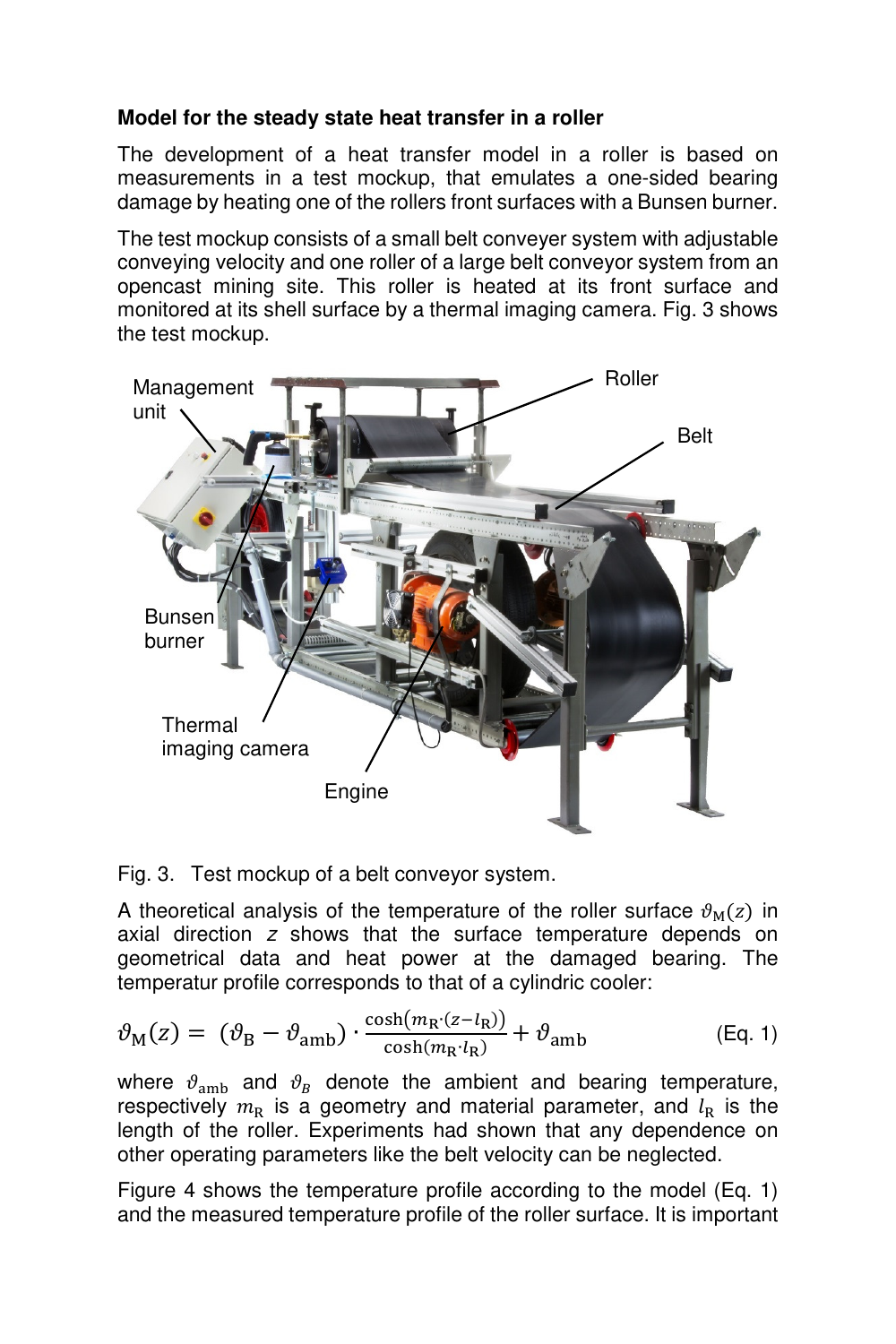to see that the temperature of the roller surface decreases fast as a function of axial position z. Even at high maximum temperature  $\vartheta_B$  the potentially dangerous area with temperatures dangerous for the belt is small and in this case about 100 mm. Temperature sensors should therefore be integrated closely to the edge of the belt.



Fig. 4. Temperature on a roller with overheated bearing as a function of axial position.

## **Model for heat transfer in a belt**

Since the temperature sensors will be heated by an overheated roller during a time interval of only a few milliseconds, the dynamic behavior of the integrated temperature sensors has to be analyzed. To characterize the developed temperature monitoring system, a model of the transient heat transfer within the belt was developed and experimentally verified. This analytical model describes the transient heat transfer in multilayer materials (see Fig. 5) for any time dependence of the material surface.

The heat transport within the layered structure is described by the thermal resistance and thermal capacity of the different layers. The analysis is carried out using an electrical equivalent circuit for each layer according Fig. 6 where voltage corresponds to temperature in the original system. Typically,  $n = 20$  to 50 RC-elements need to be taken into account in order to get results close to  $n \rightarrow \infty$ . On the other hand, a direct solution for  $n \rightarrow \infty$  based on transmission line theory can be found easily.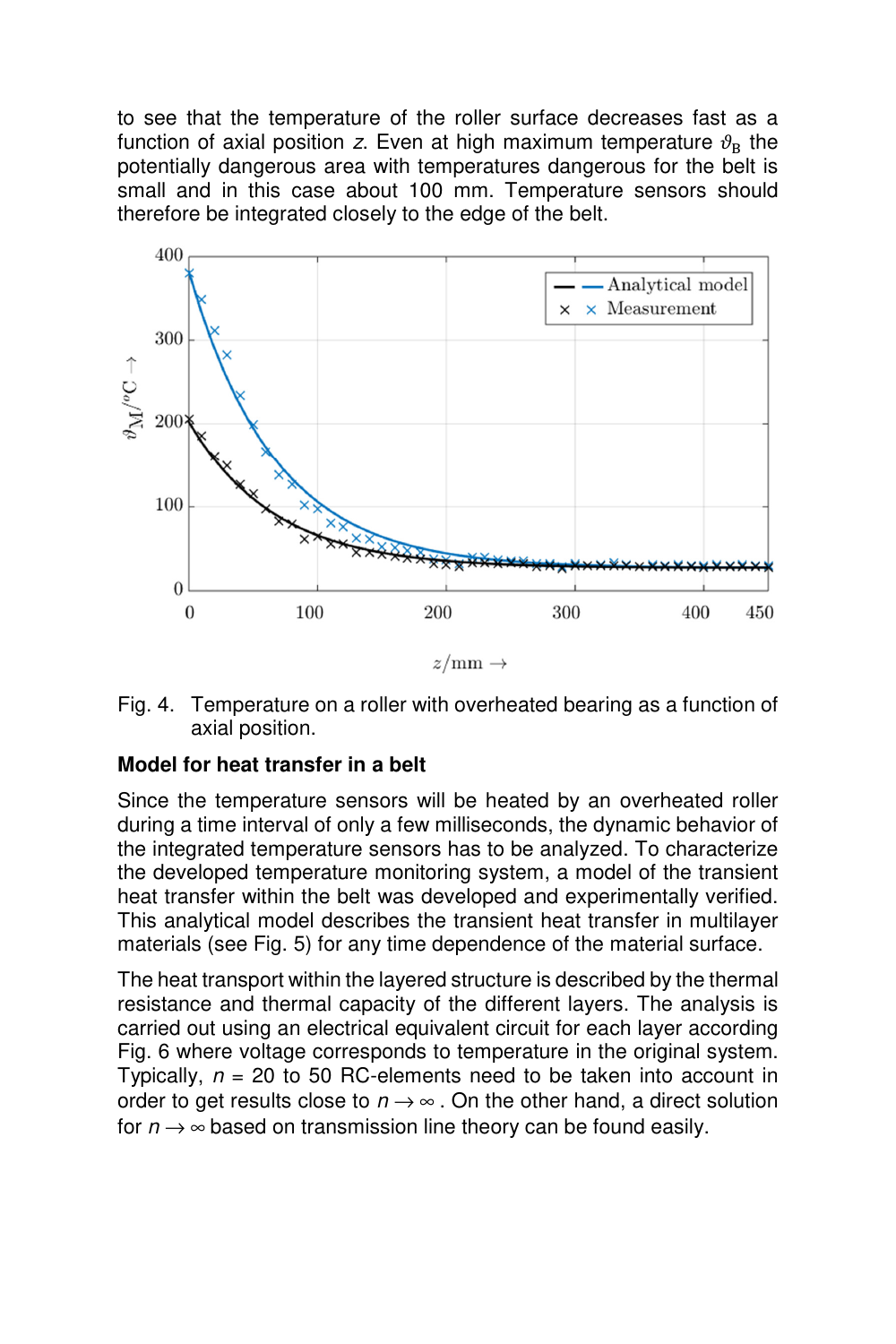

Fig. 5. Model for the heat transfer in a rubber belt with integrated sensor element: Top and bottom layers: rubber, central layer: temperature sensor.

Analyzing the transmission behavior of the overall circuit, three circuits according to Fig. 6 corresponding to the three layers of Fig. 5 have to be connected to each other. Since the overall system is linear, its transmission behavior is described by its impulse response.



Fig. 6. Electrical equivalent circuit of each belt layer.

The two-port theory allows to determine the transfer properties of the RC chain with  $n$  RC elements shown in Fig.  $6 - a$  corresponding chain matrix **A** can be calculated. Alternatively, a direct solution for the chain matrix based on transmission line theory can be found for  $n \rightarrow \infty$ .

For calculation of the voltage (temperature) across the sensor layer, the chain matrix **A** of each layer may be transformed to an equivalent electrical circuit. Corresponding equivalent networks for the belt with implemented sensor system consist of three single equivalent circuits in form of a T- or a  $\pi$ -circuit (Fig. 7). The system's input variables are the difference between a homogenous start temperature of the system  $\vartheta_0$ and the top belt layer's surface temperature  $\Delta \vartheta_L = \vartheta_L - \vartheta_0$  as well as the bottom belt layer's surface temperature  $\Delta \vartheta_{T} = \vartheta_{T} - \vartheta_{0}.$ 

The measured and analytically calculated impulse response is shown in Figure 8 [4]. The impulse response describes the relation between the temperature signal  $\Delta \vartheta_T(t)$  at the surface of the belt created by an overheated roller and the response  $\Delta T_s(t)$  of the temperature sensor inside the belt.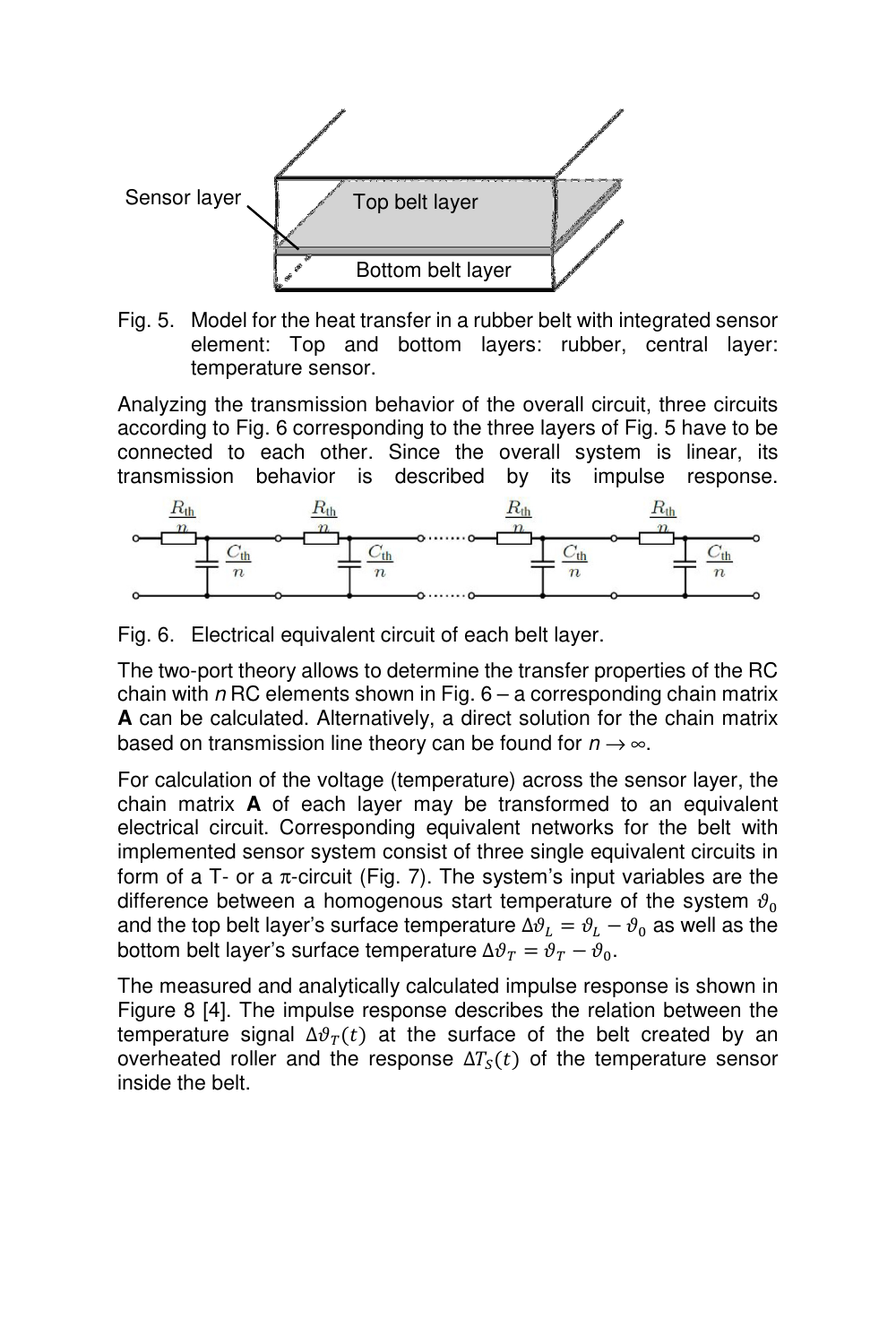







#### **Detection system**

Based on the sensor system's impulse response, output signals for a system stimulation by an overheated roller and by noise signals have been investigated. Figure 9 shows output signals for a system stimulation by an overheated roller with different conveying velocities and roller surface temperatures  $\vartheta_c$  keeping the product of difference temperature  $\Delta\vartheta_T$  and conveying velocity constant. A variation of the conveying velocity effects in a variation of the contact time  $t_k$  between the roller and a segment of the belt.

A result of this work is that the system's response signal for an overheated roller does not change if the product of difference temperature  $\Delta \vartheta_T$  and conveying velocity constant. The system's response is approximately equal to the shape of the system's impulse response. This is valid for input signals which are significantly shorter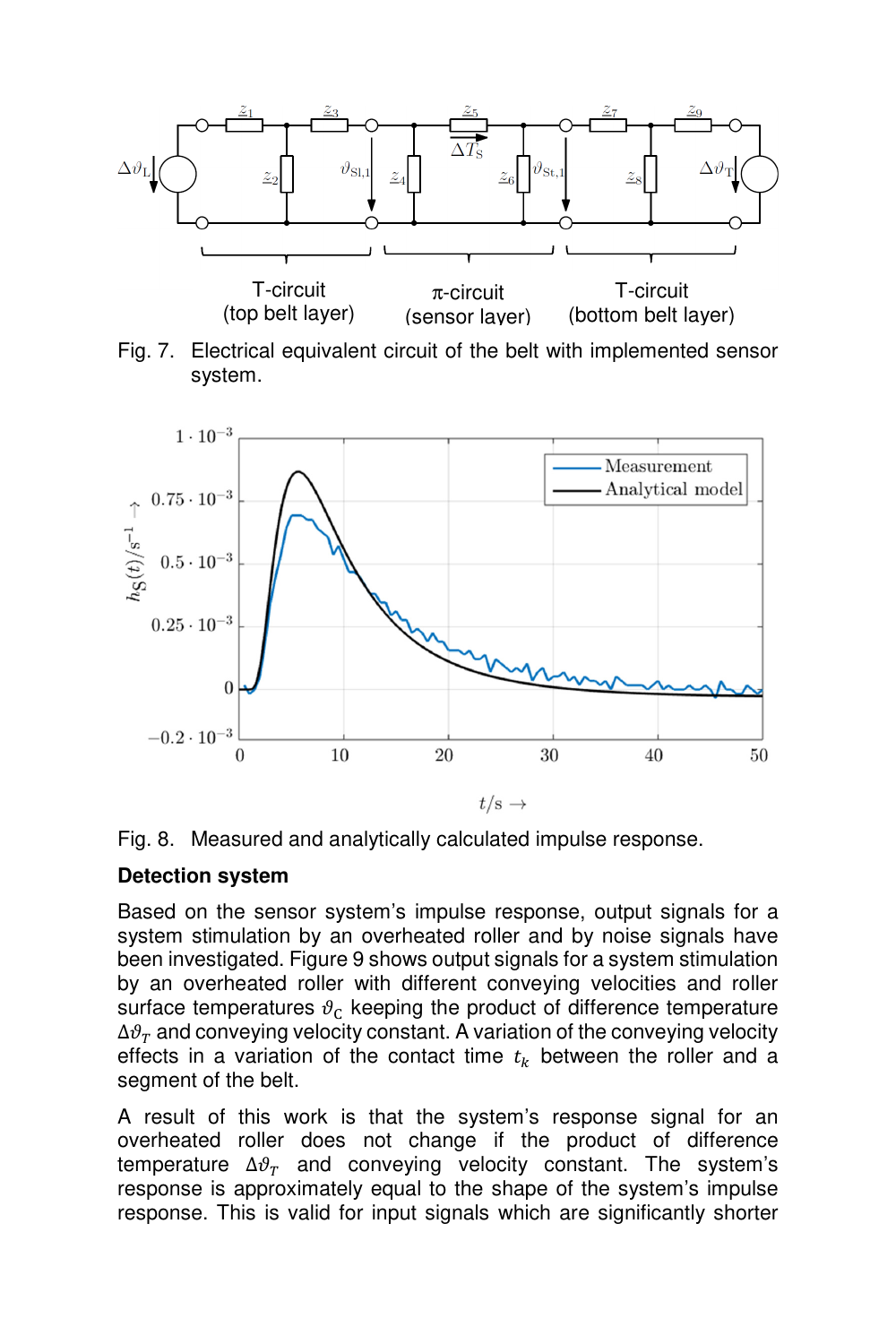than the duration of the system's impulse response and therefore valid for all usual operation velocities of a belt conveyor system. Contact time  $t_k$  and temperature  $\vartheta_c$  only effect on the signal amplitude, not the shape of the signal.

Due to the unique signal shape to be detected, a matched filter is used for signal detection. Matched filters are capable to detect a known signal form in additive noise. The impulse response of the matched filter is the mirrored, time-shifted and normalized signal, shown in figure 8. Figure 10 shows the impulse response

$$
h_{\mathbf{m}}(t) = k \cdot h_{S}(t_{1} - t) \cdot \text{rect}\left(\frac{t - t_{1}/2}{t_{1}}\right) \tag{Eq. 2}
$$

where  $h_S(t_1 - t)$  is the time-shifted and mirrored impulse response  $h_S(t)$ of the measurement system and  $k$  is a normalization factor.  $t_{\rm 1}$  is the time delay needed to create a causal matched filter.



Fig. 9. Simulated sensor system's output signal for different input signals of overheated rollers.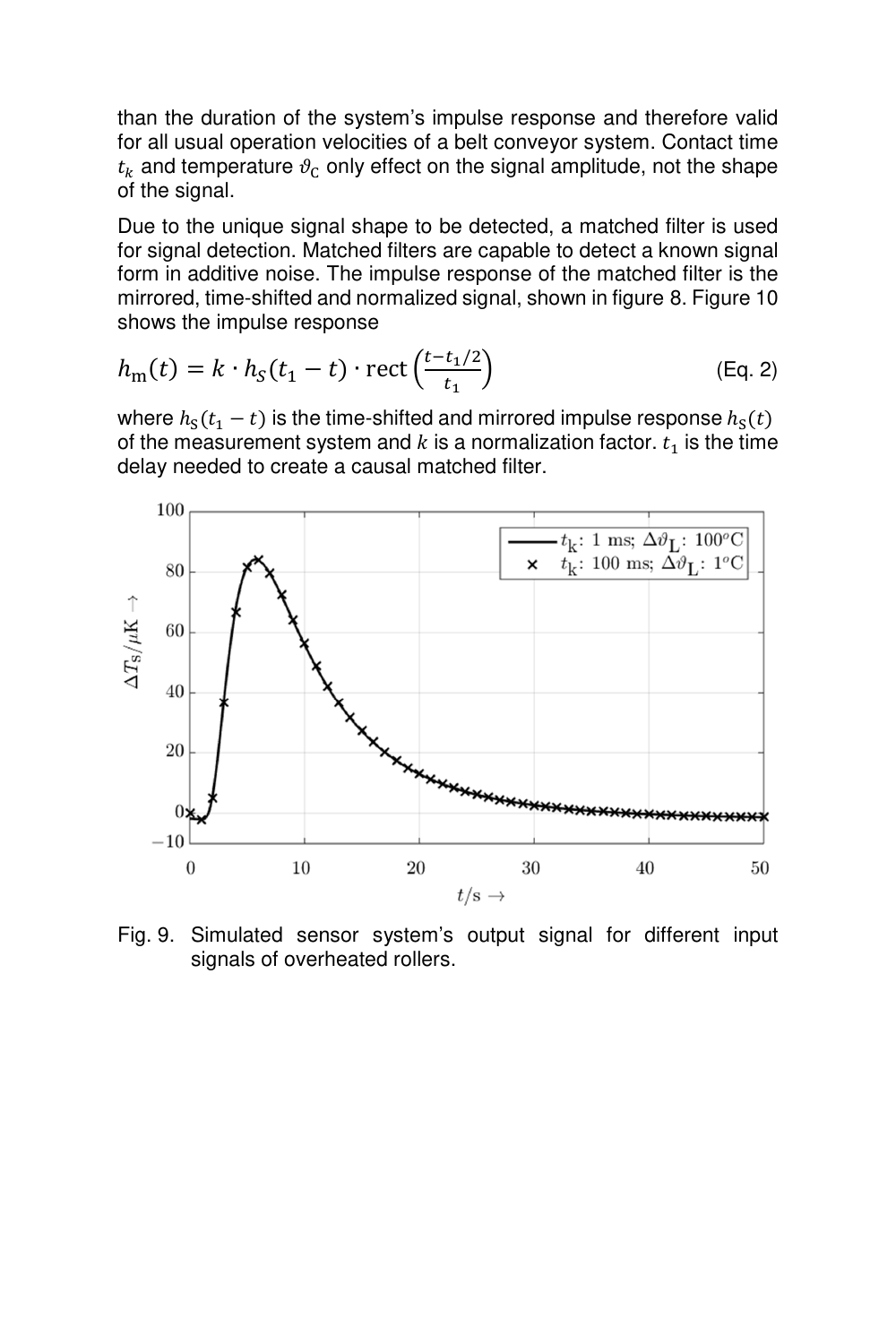

Fig. 10. Impulse responses of the sensor system  $h<sub>S</sub>(t)$  and the matched filter  $h_m(t)$ .

By a suitable selection of  $k$  the matched filter's output signal can be directly scaled to the rollers surface temperature  $\vartheta_c$  at the contact point between the roller and the belt. Figures 11 and 12 show input and output signals for an overheated roller, typical noise and a superposition. The noise signal consists of a large number of rectangular pulses, created by small temperature differences between different rollers and the belt in normal operation, measured by an infrared camera system. The distance between the pulses corresponds to a distance of 1.5 m between consecutive rollers and a conveying velocity of 2 m/s.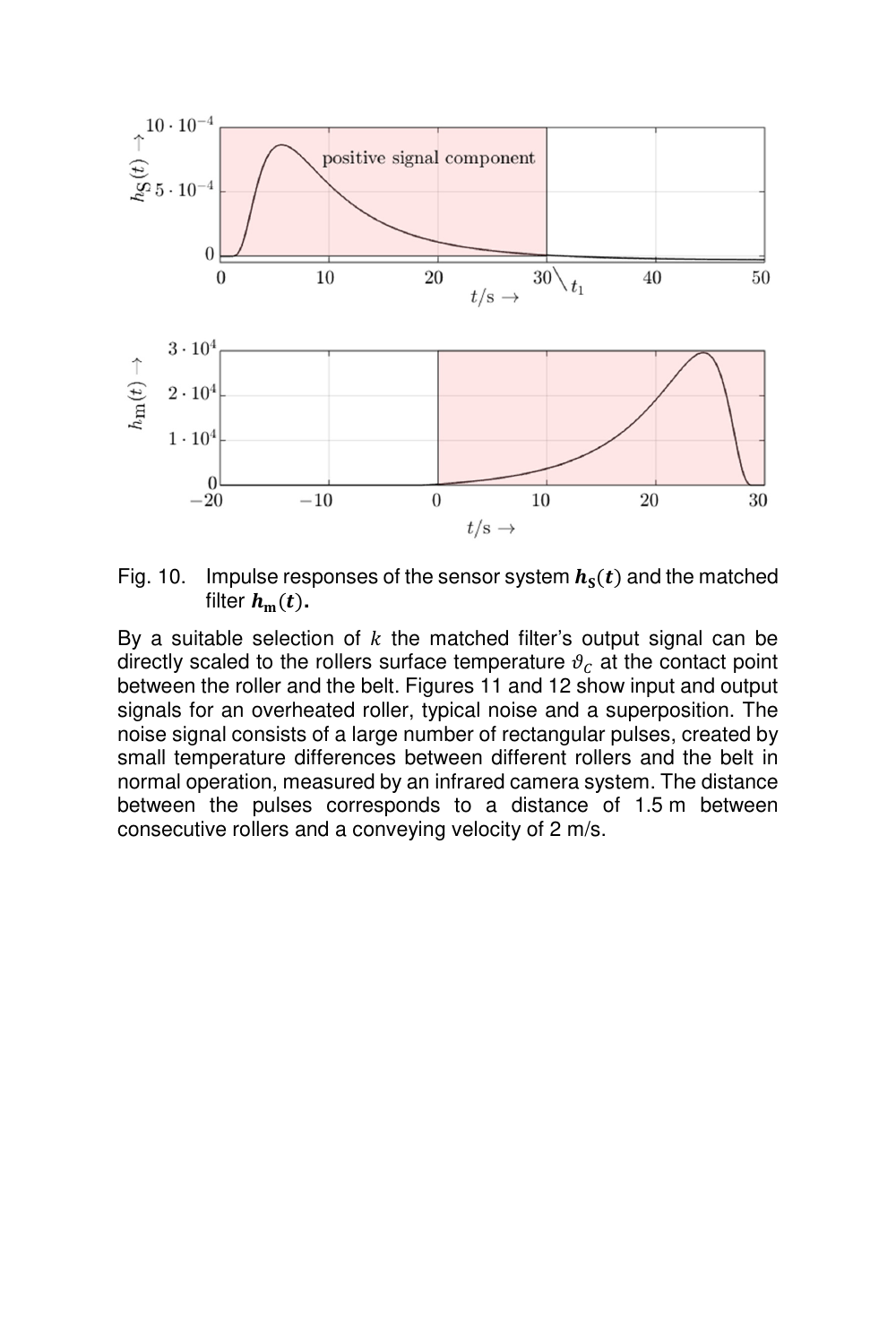

Fig. 11. Input signals for the matched filter. Top: Hot roller signal, middle: noise, bottom: superposition of hot roller signal and noise.

The hot roller signal in the top diagram of figure 11 appears at the time  $t_0 = 70$  s. In Figure 12 it is shown that the amplitude of the matched filter's output signal can be normalized to the temperature of a single hot roller at the time  $t_0 + t_1$ .

In addition, Fig. 12 shows the influence of the additive noise: Although the noise creating temperature differences of the correctly working rollers are small, the sum of all roller contributions creates quite large matched filter output signals (blue curve). The influence of the measurement error caused by such kind of noise decreases with increasing hot roller temperature. By taking into account that the belt's ignition temperature is about 500°C or more, the presented method is applicable to detect overheated rollers, before they become a risk for operation of the belt conveyor system.